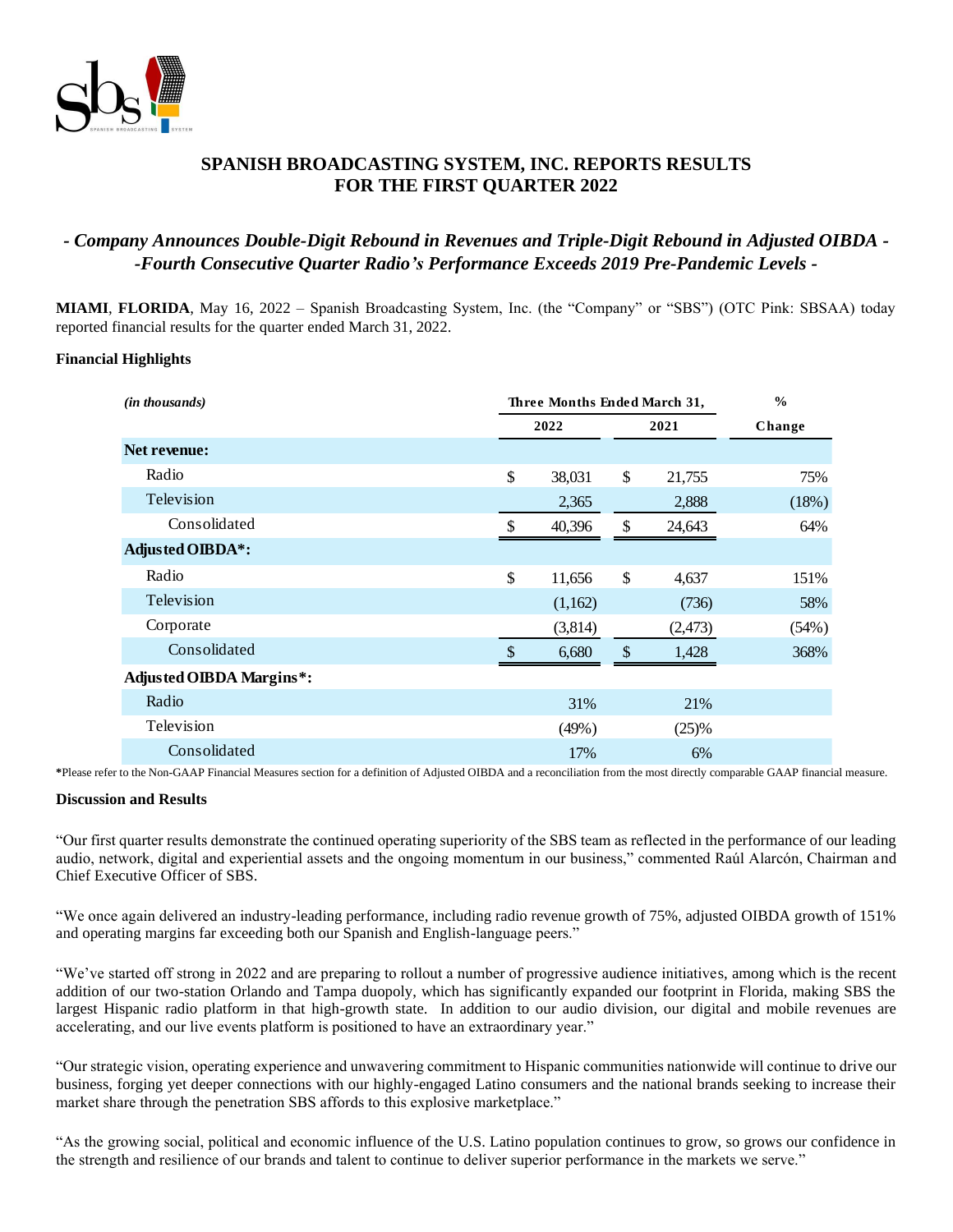### **Three Months Ended Results**

Our consolidated net revenue totaled \$40.4 million compared to \$24.6 million for the same prior year period, resulting in an increase of \$15.8 million or 64%.

- Our radio net revenue totaled \$38.0 million, an increase of \$16.3 million or 75%. The increase was primarily due to increases in special events revenue and local, network, and digital sales. Our radio net revenue exceeded the same pre-pandemic period in 2019 by \$4.0 million or 12%.
- Our television net revenue totaled \$2.4 million, a decrease of approximately \$0.5 million or 18%, due to lower national, barter, and local sales.

Consolidated Adjusted OIBDA, a non-GAAP measure, totaled \$6.7 million compared to \$1.4 million for the same prior year period, representing an increase of \$5.3 million or 368%.

- Our radio Adjusted OIBDA increased \$7.1 million, primarily due to the increase in net revenue of \$16.3 million partially offset by an increase in operating expenses of \$9.2 million. Radio station operating expenses increased mainly due to special event expenses, compensation and benefits, local commissions, advertising and promotions, travel and entertainment, music license fees, and barter, partially offset by decreases in the allowance for doubtful accounts, and professional fees. Our radio Adjusted OIBDA exceeded the same pre-pandemic period in 2019 by \$0.7 million or 7%.
- Our television Adjusted OIBDA decreased \$0.4 million, due to the decrease in net revenue of \$0.5 million partially offset by a decrease in operating expenses of \$0.1 million. Television station operating expenses decreased due to compensation and benefits.
- Our corporate expenses increased \$1.3 million primarily due to increases in compensation and benefits, travel and entertainment, and outside services.

Operating income totaled \$5.8 million compared to a loss of \$0.8 million for the same prior year period, representing an increase of \$6.6 million. This increase in operating income was primarily due to the increase in net revenue, as well as decreases in recapitalization costs and other operating expenses, which were partially offset by increases in station operating and corporate expenses.

### **First Quarter 2022 Conference Call**

The Company will host a webcast to discuss its first quarter 2022 financial results on Thursday, May 19, 2022, at 11:00 a.m. Eastern Time. The live webcast can be found on the Company's website at [http://www.spanishbroadcasting.com/webcasts-presentations.](http://www.spanishbroadcasting.com/webcasts-presentations) A replay of the webcast will also be available a[t http://www.spanishbroadcasting.com/webcasts-presentations](http://www.spanishbroadcasting.com/webcasts-presentations) for fourteen days.

You may also access via teleconference by dialing 412-317-5441 ten minutes prior to its scheduled start time. There will also be a replay available through Thursday, June 2, 2022, which can be accessed by dialing 877-344-7529 (U.S.) or 412-317-0088 (Int'l), passcode: 5344291

#### **About Spanish Broadcasting System, Inc.**

Spanish Broadcasting System, Inc. (SBS) owns and operates radio stations located in the top U.S. Hispanic markets of Los Angeles, New York, Puerto Rico, Chicago, Miami, San Francisco, Orlando, and Tampa, airing the Tropical, Regional Mexican, Spanish Adult Contemporary, Top 40 and Urbano format genres. SBS also operates AIRE Radio Networks, a national radio platform of over 290 affiliated stations reaching 95% of the U.S. Hispanic audience. SBS also owns MegaTV, a network television operation with over-theair, cable and satellite distribution and affiliates throughout the U.S. and Puerto Rico, produces a nationwide roster of live concerts and events, and owns a stable of digital properties, including [LaMusica,](http://www.lamusica.com/) a mobile app providing Latino-focused audio and video streaming content and HitzMaker, a new-talent destination for aspiring artists. For more information, visit us online at [www.spanishbroadcasting.com.](http://www.spanishbroadcasting.com/)

#### **Forward Looking Statements**

This press release, and oral statements made in connection with it, contains certain forward-looking statements. All statements other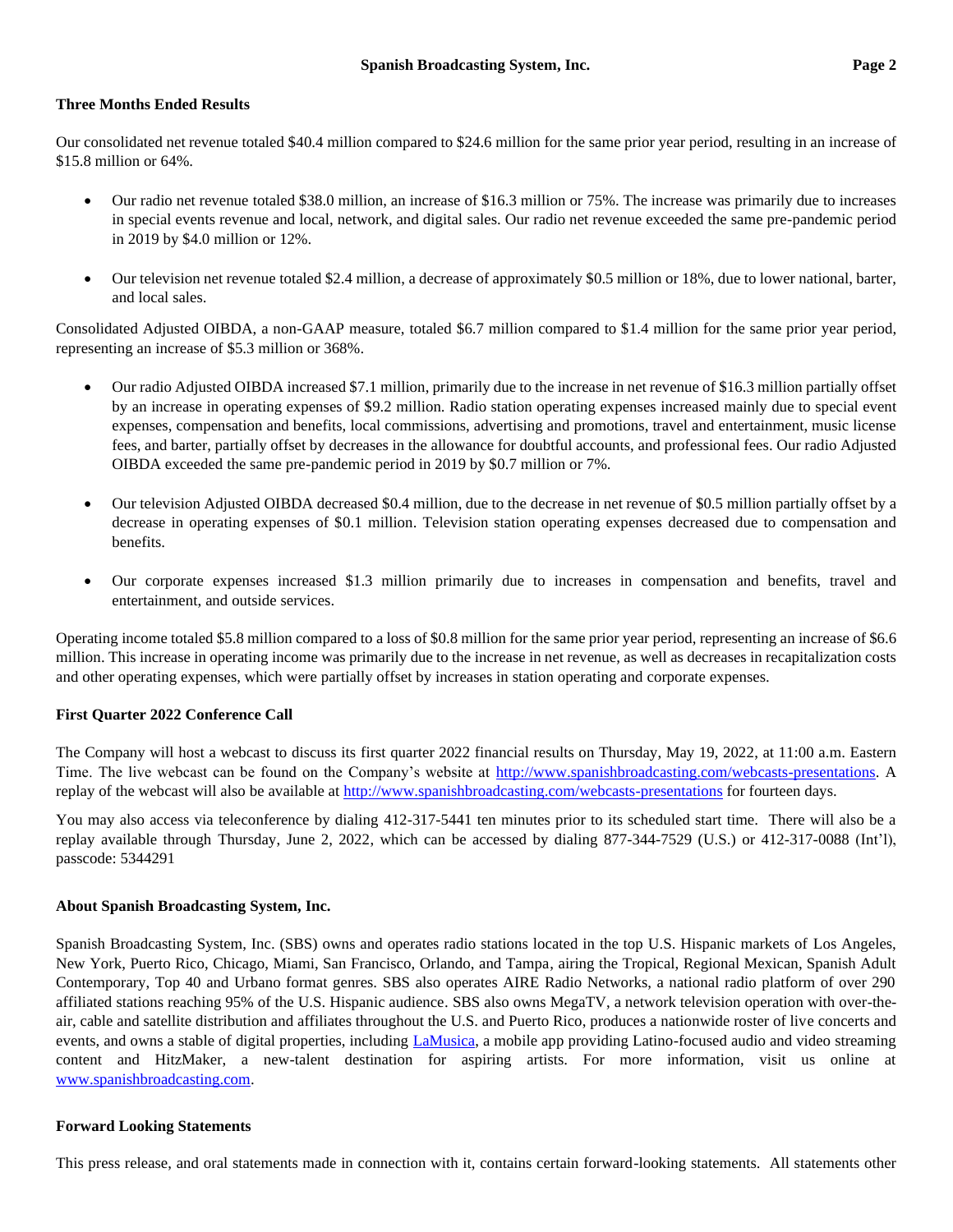than statements of historical fact are, or may be deemed to be, forward-looking statements. Spanish Broadcasting System, Inc. intends such forward-looking statements to be covered by the safe harbor provisions for forward-looking statements contained in the Private Securities Litigation Reform Act of 1995 and includes this statement for purposes of such safe harbor provisions. These forward-looking statements may involve known and unknown risks, uncertainties and other factors that may cause the Company's actual results and performance in future periods to be materially different from any future results or performance suggested by the forward-looking statements in this press release. Although we believe the expectations reflected in such forward-looking statements are based upon reasonable assumptions, we can give no assurance that actual results will not differ materially from these expectations.

"Forward-looking" statements represent our expectations or beliefs, including, but not limited to, statements concerning our operations, economic performance, financial condition, growth and acquisition strategies, investments, and future operational plans. Without limiting the generality of the foregoing, words such as "may," "will," "expect," "believe," "anticipate," "intend," "forecast," "seek," "plan," "predict," "project," "could," "estimate," "might," "continue," "seeking" or the negative or other variations thereof or comparable terminology are intended to identify forward-looking statements. These statements, by their nature, involve substantial risks and uncertainties, certain of which are beyond our control. Additional risks and uncertainties that we are not aware of or that we currently deem immaterial also may impair our business. If any of the following risks actually occur, our business, financial condition and operating results could be materially adversely affected, and actual results may differ materially depending on a variety of important factors, including, but not limited to the following: we are highly leveraged and our substantial level of indebtedness could adversely affect our financial condition and prevent us from fulfilling our financial obligations; we face risks regarding the foreign ownership issue that include but are not limited to an order to divest, fines, denial of license renewal and/or spectrum license revocation; we have experienced net losses in the past and, to the extent that we experience net losses in the future, our ability to raise capital may be adversely affected; we face risks relating to our NOL carry-forwards since they became subject to limitations under Section 382 of the Internal Revenue Code of 1986 when we experienced an ownership change due to the recapitalization of the Company; our industry is highly competitive, and we compete for advertising revenue with other broadcast stations, as well as other media, many operators of which have greater resources than we do, a large portion of our net revenue and operating income currently comes from our New York, Los Angeles and Miami markets, an economic downturn, increased competition or another significant negative event in any of these markets, including the outbreak of COVID-19, could reduce our revenues and results of operations more dramatically than other companies that do not depend as much on these markets; cancellations, reductions, delays and seasonality in advertising could adversely affect our net revenues; the success of our radio stations depends on the popularity and appeal of our content, which is difficult to predict; the success of our television operation depends upon our ability to attract viewers and advertisers to our broadcast television operation; the loss of distribution agreements could materially adversely affect our results of operations; our business is affected by natural catastrophes that can disrupt our operations, by causing failure or destruction of satellites and transmitter facilities that we depend upon to distribute our programming; we may incur property and other losses that are not adequately covered by insurance; we must respond to rapid changes in technology, content creation, services and standards in order to remain competitive; cybersecurity risks could affect our operations and adversely affect our business; our business is dependent upon the performance of key employees, on-air talent and program hosts. Cost increases in the retention of such employees may adversely affect our profits. Impairment of our goodwill and other intangible assets deemed to have indefinite useful lives can cause our net income or net loss to fluctuate significantly; piracy of our programming and other content, including digital and Internet piracy, may decrease revenue received from the exploitation of our programming and other content and adversely affect our business and profitability; damage to our brands or reputation could adversely affect our company; our business may be adversely affected by legal or governmental proceedings brought by or on behalf of our employees. Raúl Alarcón, the Chairman of our Board of Directors and Chief Executive Officer, has majority voting control of our common stock and 100% voting control of our Series C preferred stock and this control may discourage or influence certain types of transactions or strategic initiatives; our deregistered stock's liquidity can be adversely affected because we are no longer required to report to the SEC and our stock continues to trade on the OTC Pink Market. There may not be sufficient liquidity in the market for our securities for investors to sell their securities; the market price of our common stock may be volatile; changes in U.S. communications laws or other regulations may have an adverse effect on our business. Proposed legislation would require radio broadcasters to pay increased royalties to record labels and recording artists; the FCC vigorously enforces its indecency and other program content rules against the broadcast industry, which could have a material adverse effect on our business; our businesses depend upon licenses issued by the FCC, and if any of those licenses were not renewed or we were to be out of compliance with FCC regulations and policies, our business may be materially impaired; there is significant uncertainty regarding the FCC's media ownership rules, and any changes to such rules could restrict our ability to acquire broadcast stations; we may be adversely affected by comprehensive tax reform; new or changing federal, state or international privacy legislation or regulation could hinder the growth of our internet business; the COVID-19 pandemic may continue to have a negative effect on our business, financial position, results of operations, liquidity or cash flows but it is difficult to predict that impact with certainty. We do not have any obligation to publicly update any forward-looking statements to reflect subsequent events or circumstances.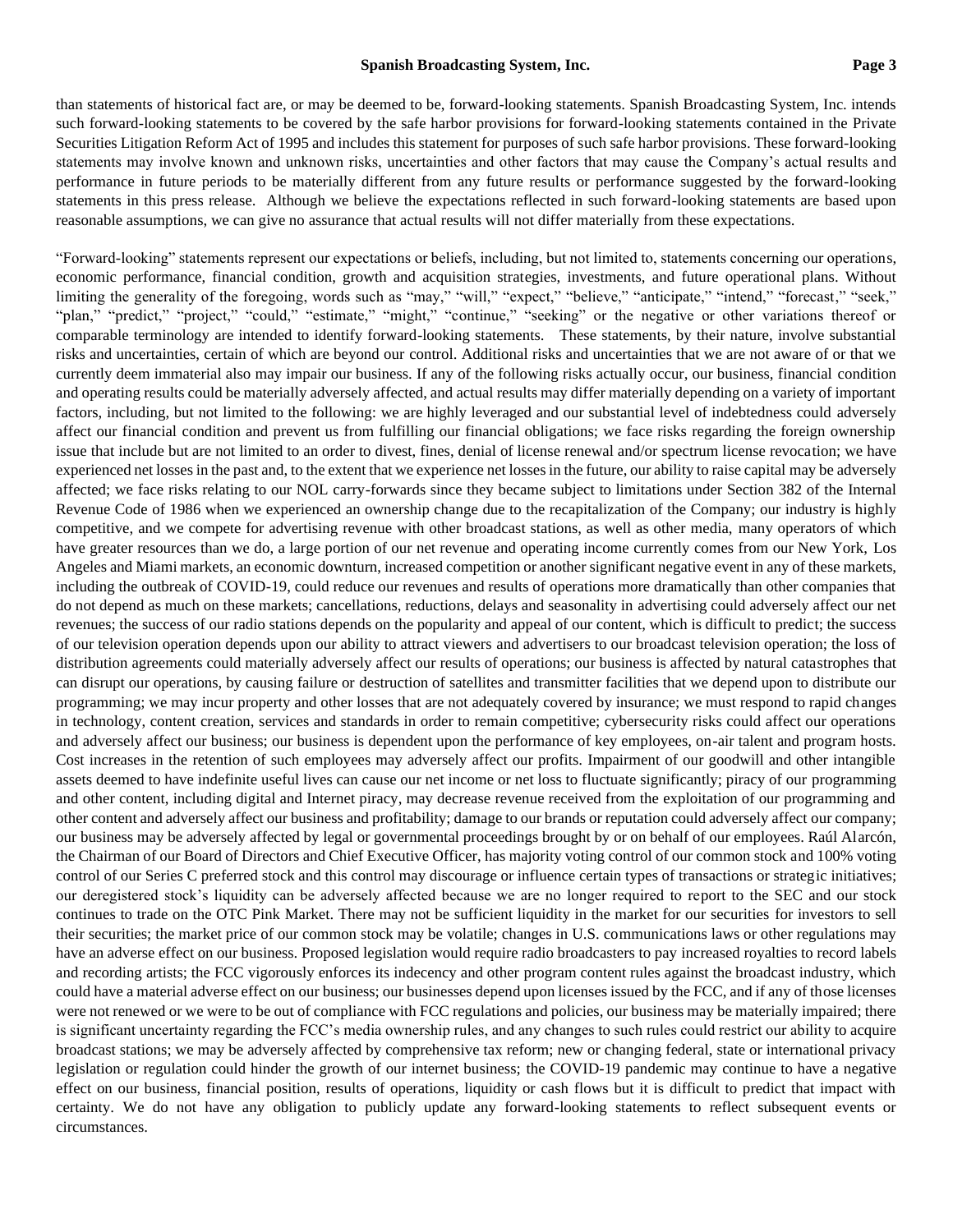(Financial Tables Follow)

Contacts:<br>Analysts and Investors José I. Molina Brad Edwards<br>
Chief Financial Officer The Plunkett Group Chief Financial Officer<br>
(305) 441-6901 (212) 739-6740  $(305)$  441-6901

*Analysts, Investors or Media*<br>Brad Edwards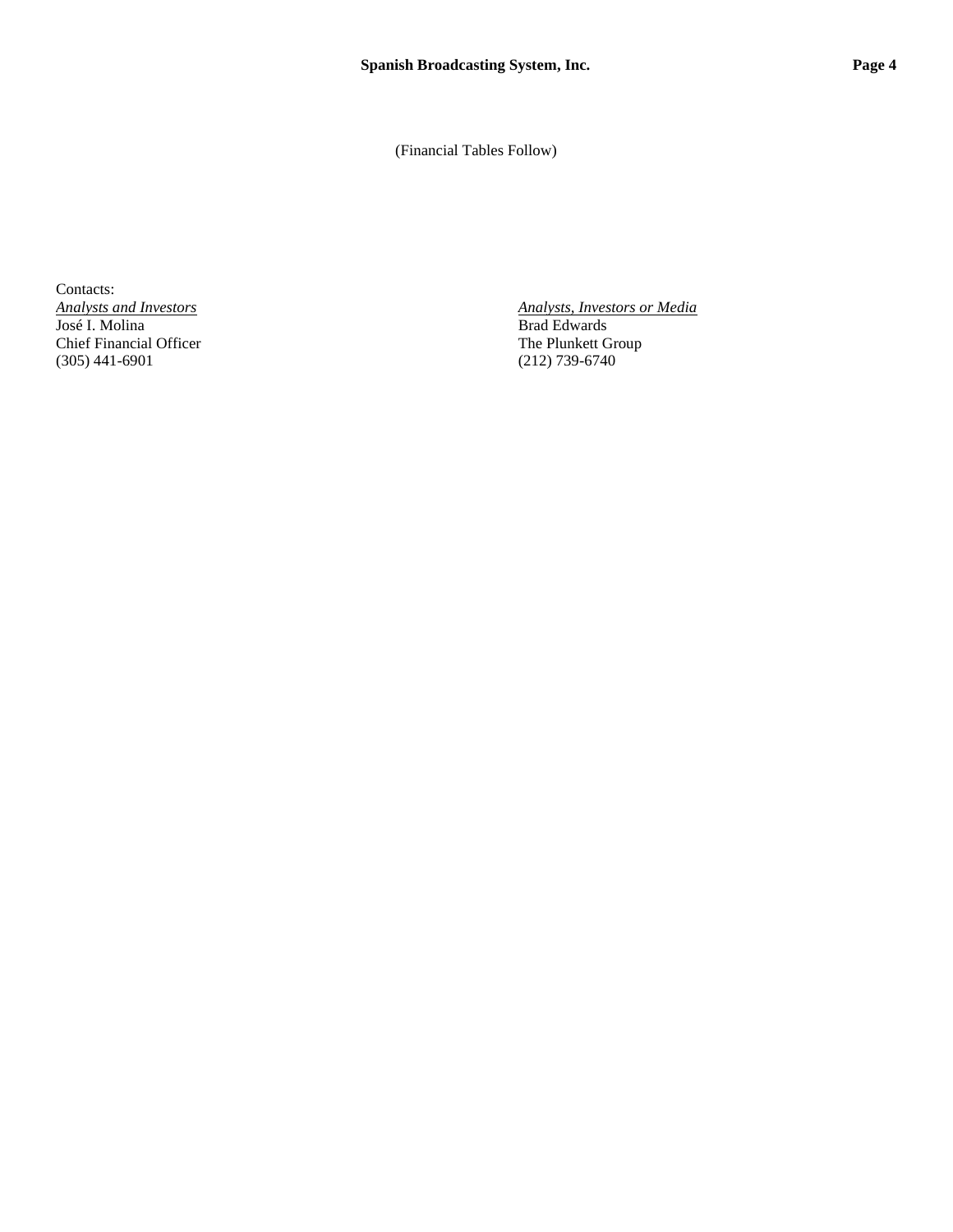## **Below are the Unaudited Condensed Consolidated Statements of Operations for the quarter ended March 31, 2022 and 2021.**

|                                                                      |               | Three Months Ended March 31, |               |          |  |
|----------------------------------------------------------------------|---------------|------------------------------|---------------|----------|--|
|                                                                      |               | 2022                         |               | 2021     |  |
| Net revenue                                                          | \$            | 40.396                       | $\mathcal{S}$ | 24,643   |  |
| Station operating expenses                                           |               | 29,902                       |               | 20,742   |  |
| Corporate expenses                                                   |               | 3,876                        |               | 2,474    |  |
| Depreciation and amortization                                        |               | 793                          |               | 793      |  |
| Gain on the disposal of assets                                       |               | (11)                         |               | (198)    |  |
| Recapitalization costs                                               |               |                              |               | 420      |  |
| Other operating expense                                              |               |                              |               | 1,181    |  |
| Operating income (loss)                                              |               | 5,836                        |               | (769)    |  |
| Interest expense                                                     |               | (8,223)                      |               | (7, 865) |  |
| Dividends on Series B preferred stock classified as interest expense |               |                              |               | (1,323)  |  |
| Loss before income tax                                               |               | (2, 387)                     |               | (9,957)  |  |
| Income tax benefit                                                   |               | (715)                        |               | (679)    |  |
| Net loss                                                             | $\mathcal{S}$ | (1,672)                      | \$            | (9,278)  |  |
|                                                                      |               |                              |               |          |  |
| Net loss per common share:                                           |               |                              |               |          |  |
| Basic and diluted net loss per common share:                         |               |                              |               |          |  |
| Class A and B common stock                                           | \$            | (0.21)                       | \$            | (1.26)   |  |
| Basic and diluted weighted average common shares outstanding:        |               |                              |               |          |  |
| Class A common stock                                                 |               | 5,042                        |               | 4,242    |  |
| Class B common stock                                                 |               | 2,340                        |               | 2,340    |  |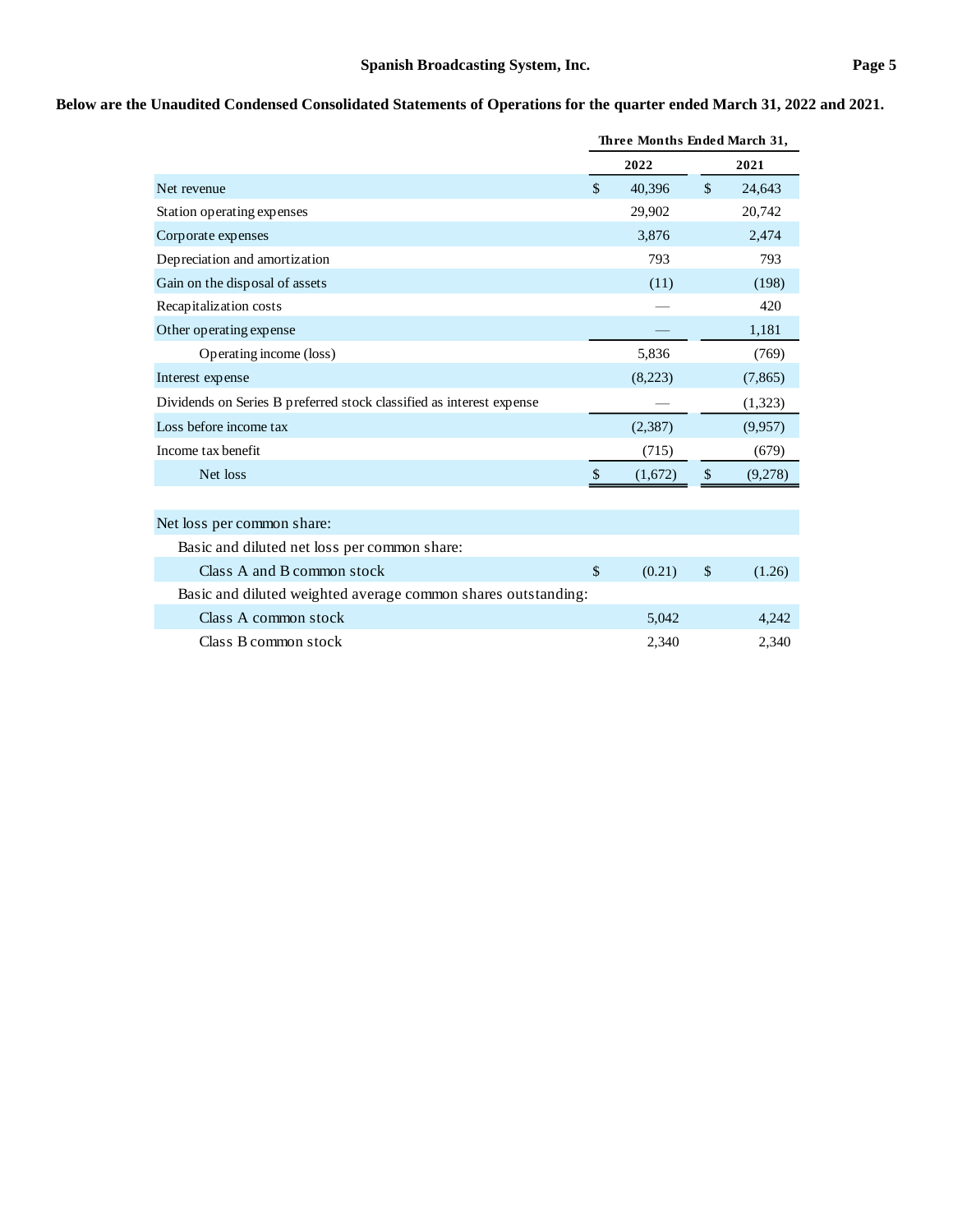### **Non-GAAP Financial Measures**

Adjusted Operating Income (Loss) before Depreciation and Amortization, Gain on the Disposal of Assets, Recapitalization Costs, and Other Operating Expenses excluding non-cash stock-based compensation ("Adjusted OIBDA") is not a measure of performance or liquidity determined in accordance with Generally Accepted Accounting Principles ("GAAP") in the United States. However, we believe that this measure is useful in evaluating our performance because it reflects a measure of performance for our stations before considering costs and expenses related to our capital structure and dispositions. This measure is widely used in the broadcast industry to evaluate a company's operating performance and is used by us for internal budgeting purposes and to evaluate the performance of our stations, segments, management, and consolidated operations. However, this measure should not be considered in isolation or as a substitute for Operating Income, Net Income, Cash Flows from Operating Activities, or any other measure used in determining our operating performance or liquidity that is calculated in accordance with GAAP. In addition, because Adjusted OIBDA is not calculated in accordance with GAAP, it is not necessarily comparable to similarly titled measures used by other companies.

Included below are unaudited tables, in thousands, that reconcile Adjusted OIBDA to consolidated operating income (loss) and operating income (loss) for each segment, which are the most directly comparable GAAP financial measures.

|                                                                                                    | Three Months Ended March 31, 2022 |                     |        |                   |           |
|----------------------------------------------------------------------------------------------------|-----------------------------------|---------------------|--------|-------------------|-----------|
|                                                                                                    |                                   | <b>Consolidated</b> | Radio  | <b>Television</b> | Corporate |
| <b>Adjusted OIBDA</b>                                                                              | \$                                | 6,680               | 11,656 | (1,162)           | (3,814)   |
| Less amounts excluded from Adjusted<br>OIBDA but included in operating income<br>$(\text{loss})$ : |                                   |                     |        |                   |           |
|                                                                                                    |                                   |                     |        |                   |           |
| Stock-based compensation                                                                           |                                   | 62                  |        |                   | 62        |
| Depreciation and amortization                                                                      |                                   | 793                 | 370    | 328               | 95        |
| Gain on the disposal of assets, net                                                                |                                   | (11)                |        | (11)              |           |
| <b>Operating Income (Loss)</b>                                                                     | \$                                | 5,836               | 11,286 | (1,479)           | (3,971)   |

|                                        | Three Months Ended March 31, 2021 |                     |       |                   |           |
|----------------------------------------|-----------------------------------|---------------------|-------|-------------------|-----------|
|                                        |                                   | <b>Consolidated</b> | Radio | <b>Television</b> | Corporate |
| <b>Adjusted OIBDA</b>                  | \$                                | 1,428               | 4,637 | (736)             | (2, 473)  |
| Less amounts excluded from Adjusted    |                                   |                     |       |                   |           |
| OIBDA but included in operating income |                                   |                     |       |                   |           |
| $(\text{loss})$ :                      |                                   |                     |       |                   |           |
| Stock-based compensation               |                                   |                     |       |                   | 1         |
| Depreciation and amortization          |                                   | 793                 | 348   | 343               | 102       |
| Gain on the disposal of assets, net    |                                   | (198)               |       | (198)             |           |
| Recapitalization costs                 |                                   | 420                 |       |                   | 420       |
| Other operating expense                |                                   | 1,181               | 1,181 |                   |           |
| <b>Operating (Loss)</b> Income         |                                   | (769)               | 3,108 | (881)             | (2,996)   |